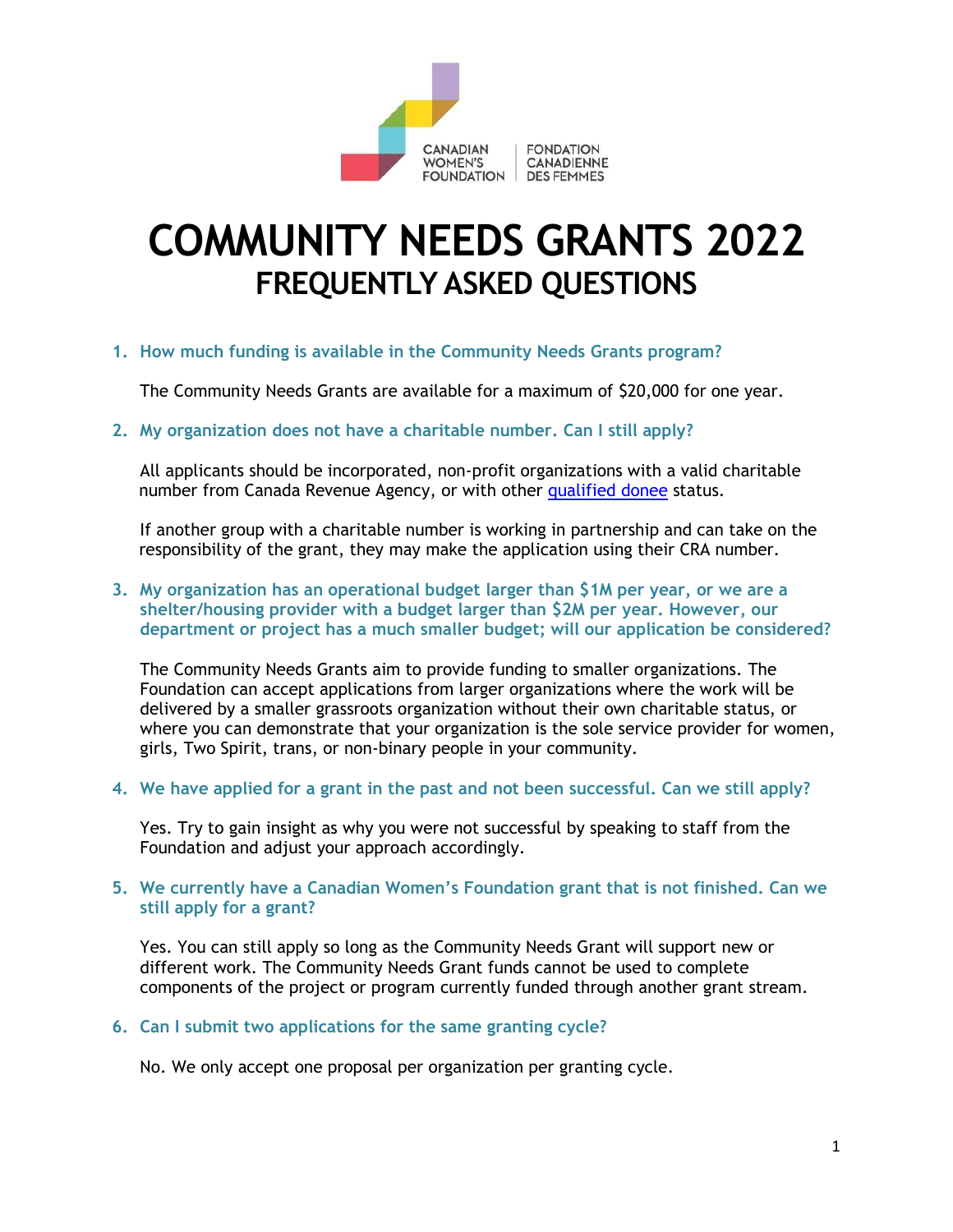

# **7. Our audited financial statements are not yet ready. What should I do?**

Provide the most recent financial statements and follow-up with the last year's statement as soon as it is available.

### **8. We do not have any letters of support from women's or gender justice organizations. Will that affect how our proposal is assessed?**

It is preferable to have letters of support from groups with experience working with women, girls, Two-Spirit, trans, and non-binary peoples in the context of empowerment. Not having such partners may adversely affect your application.

**9. The work we are planning to undertake takes place over two years; can we apply for two years at once?** 

No. However, you may apply for funding for the same work again next year. Applicants can apply for a maximum of three years of subsequent funding for the same activities.

#### **10.Do you fund operations or provide core funding?**

Yes. The purpose of the Community Needs Grants is to support, at least in part, administrative or overhead costs related to your work. You may submit a proposal to fund these costs exclusively.

#### **11.Can I apply for funds for a men's program or programs involving men?**

No. The Foundation supports work to end violence against women and while we recognize that men's programs are important doing this, we have chosen to focus our efforts in providing supports for women, girls, Two-Spirit, trans, and non-binary people.

#### **12.Do you fund furniture and office equipment?**

Yes. These funds can be used for the purchase of furniture and office equipment, but it cannot be used towards major capital expenses (i.e., renovations, new build, etc.).

#### **13.How will I be informed of the status of my application and when will the grants be made?**

Final decisions are made by the board in July 2022. Funding decisions will be communicated with applicants and the funding will be released in August 2022.

#### **14.Can I call for updates about my grant?**

Yes. Please remember that you are one of many, so email or call the grant manager as early as possible.